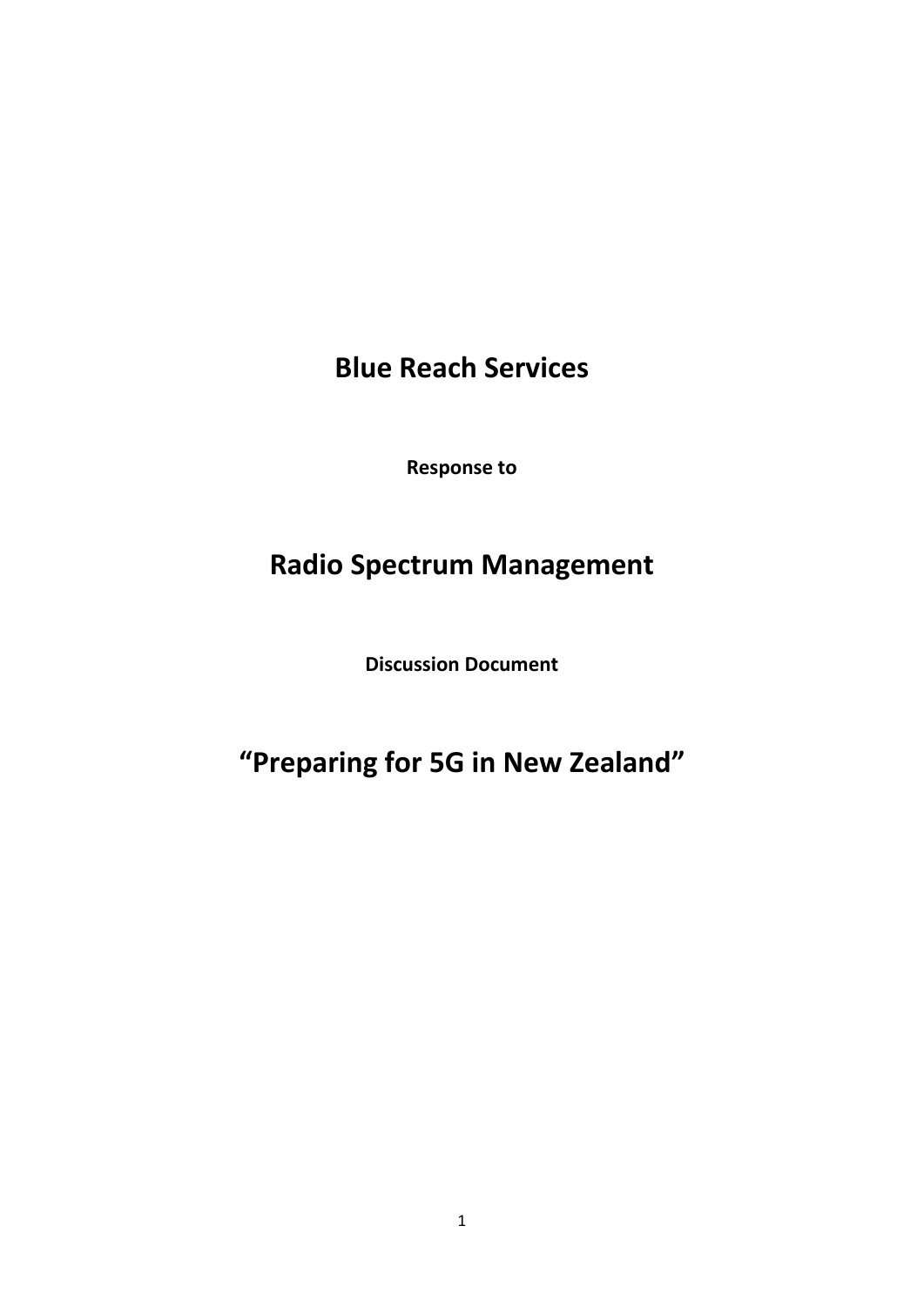## **Introduction**

Blue Reach is reasonably well known in the industry and is currently the holder of certain spectrum management rights over which it currently operates various technologies. Blue Reach is in the process of developing an LTE network that can be readily converted, over time, to 5G. Blue Reach intends to be an early adopter of 5G; this will of course depend on the availability of adequate appropriate spectrum.

As a consequence of current resource and time constraints, Blue Reach proposes to limit its response to the discussion document to the specific questions posed.

## **Responses.**

**Q1.** The uses for 5G are largely not yet known and network development is likely to follow usage rather than vice versa. If New Zealand is to be an early adopter of 5G the spectrum allocation must encourage innovation and not allow considerations of existing network investment to delay deployment.

**Q2.** The current Blue Reach business model is one that promotes infrastructure sharing and the aggregation of diverse network elements to deliver greater network coverage. Network duplication is wasteful of relatively scarce capital resources and inevitably slows comprehensive deployment with concentration in areas of high demand and hard to serve areas missing out (at least until there is regulatory intervention). The delivery of RBI 2 by the Rural Broadband Group shows what can be done and demonstrates a change in attitude on the part of the three MNOs.

If New Zealand wants the benefits of widespread early deployment of 5G, then competition at both the retail level and the infrastructure level should be fostered.

**Q3.** Regulatory issues to be considered from a 5G perspective include:

- Wide availability of suitable spectrum to as wide a range of potential users as possible
- Constraints on total spectrum allowed to be held by a single entity.
- A prohibition on spectrum hoarding coupled with an effective and enforceable "use-it-orlose-it" requirement.
- Review of whether highest bid auction is the most efficient means of allocating scarce resources, particularly in the light of past behaviours.
- The role/barring of speculators in the spectrum allocation process.

**Q4.** All of them

**Q5.** Yes. At the end of the day the ITU and 3GPP will determine which bands will be developed. The ability to repurpose the 3.5 GHz band prior to 2022 is the other major consideration and parties using the 3.5 such as Compass, Bluereach and other WISPs need fair consideration/incentive .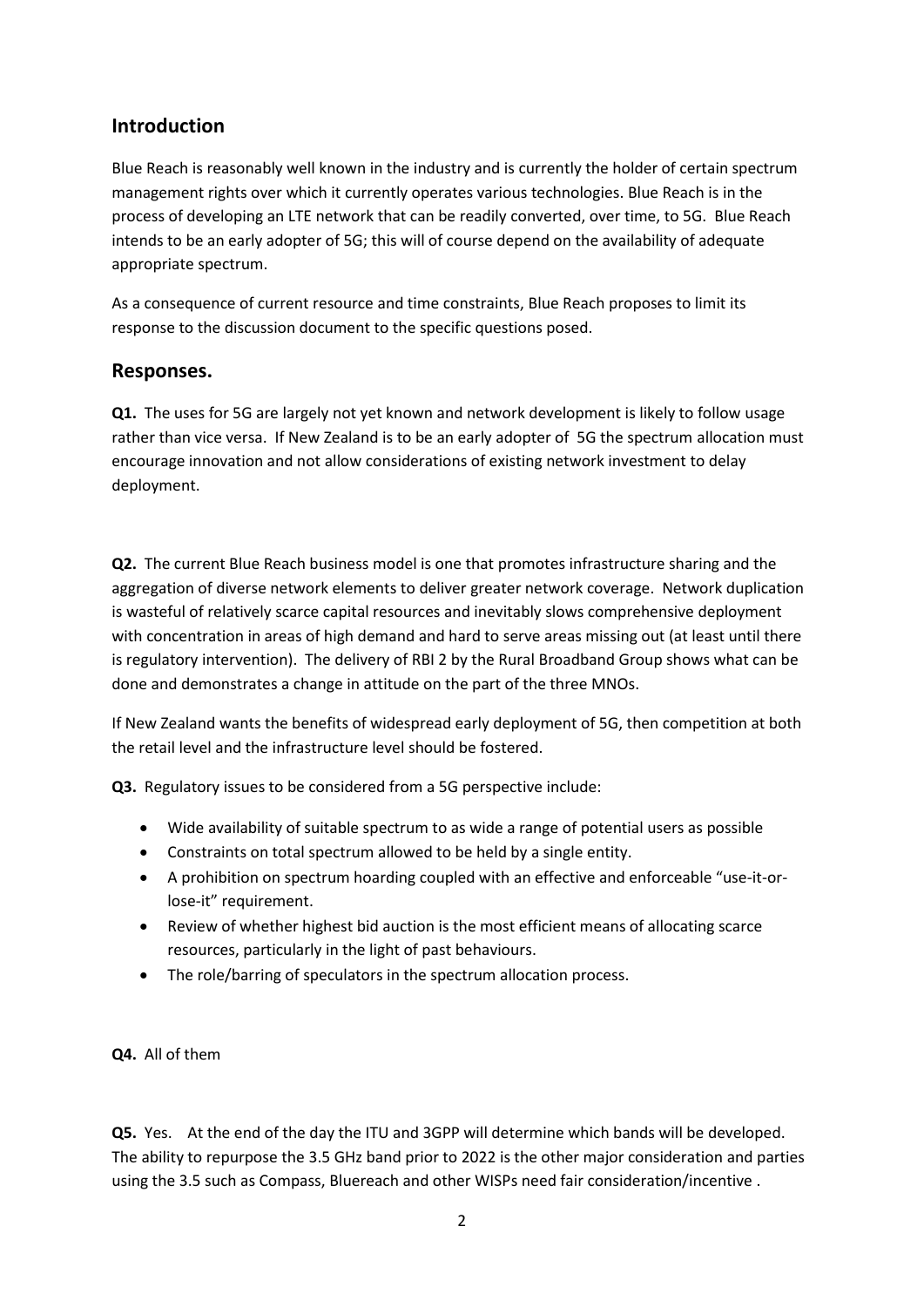**Q6.** General comments:

- Wide availability of suitable spectrum to as wide a range of potential users as possible
- Apply constraints on total spectrum allowed to be held by a single entity.
- A prohibition on spectrum hoarding coupled with an effective and enforceable "use-it-orlose-it" requirement.
- Review of whether highest bid auction is the most efficient means of allocating scarce resources, particularly in the light of past behaviours.
- The role/barring of speculators in the spectrum allocation process.

**Q7**. We need enough spectrum made available to new parties, including regional players. The consideration of lower frequency bands, and resizing of some current bands should also have equal priority. A second consideration is the relative ease with which the band can be repurposed.

**Q8.** Not immediately but potentially at a future time.

**Q9.** Yes they are low priority at this stage.

**Q10.** Not investigated

**Q11.** No comment.

**Q12.** Not aware of any.

**Q13.** Demand will be driven by the development of standards around this band and the subsequent availability of equipment. This in turn will be driven by the perceived need for the band to be used. **Bluereach will be watching this closely** as we have no access to lower frequencies with reasonable bandwidth below 2600MHz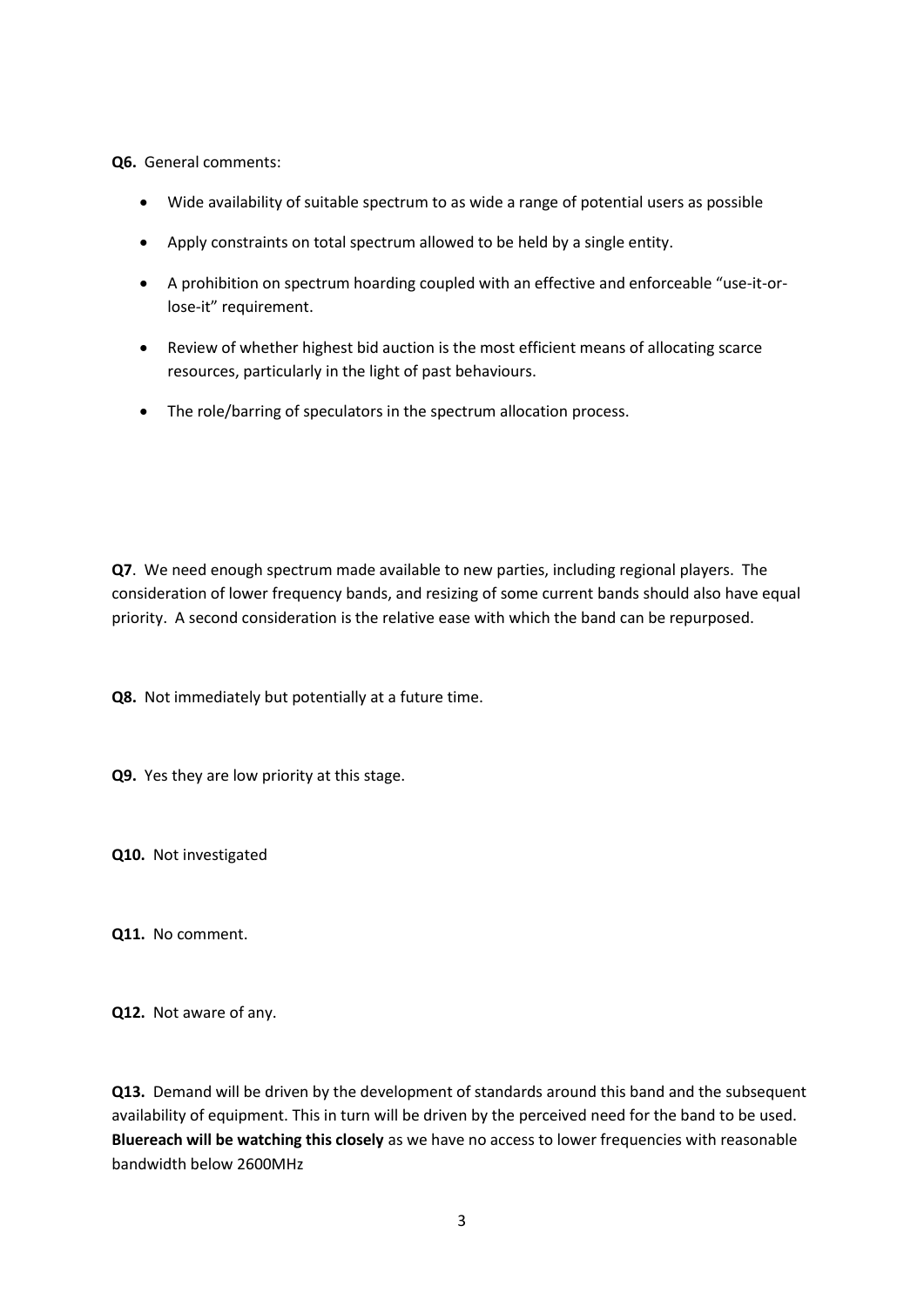**Q14.** Yes given the propagation advantages, and for parties who do not hold sub 2.1GHz bands.

**Q15.** Move to a new frequency with compensation provided out of the TDL

**Q16. S**ooner rather than later.

**Q17.** A modified auction approach is preferred whereby spectrum hoarding is discouraged and there are strict use it or lose it provisions, particularly for the MNOs. Acquiring spectrum for the primary objective of keeping it out of the hands of competitors should be prevented. We would urge you to follow the recent example set by Ofcom where the ability to bid and the amount that could be acquired was set based on the amount of existing spectrum held.

Whatever the method used, it needs to allow smaller players reasonable access to adequate spectrum if New Zealand is to get the benefits of early adoption and the innovation that drives. We would be interested to understand what an administrative allocation might look like.

**Q18.** The small regional players have been responsible for considerable innovation. For them to continue to innovate they need access to appropriate spectrum. Most have neither the need nor the financial strength to acquire national spectrum so there needs to be a mechanism by which they can readily acquire spectrum. The regional public park spectrum methodology has worked pretty well to date, however more emphasis on deployment is required, credibility/track record of applicants, and technologies deployed. Any guard band must sit within MSP so not to impact nationwide allocations if incompatible We believe there is also scope to have pseudo nationwide MR, where larger players may prefer to deploy 5G spectrum in urban areas only and rural allocation could be made in the same band

**Q19** There has always been a reluctance to pick technology winners and prescribe them for use with certain spectrum assets. This has been balanced by the regulator's desire to get the maximum benefit from a certain block of spectrum. Given the general absence of alternative uses for those bands being considered for 5G we believe that on balance there is no need to prescribe 5G as the sole use.

**Q20.** Strict time limits on commencement of network role out. The more spectrum you acquire the more rapidly you must deploy. This needs to be coupled with a predetermined rate of progressive commercial network roll out. The only allowance prior to auction is **test spectrum** to allow potential bidders to prove their technology and any compatibility issues.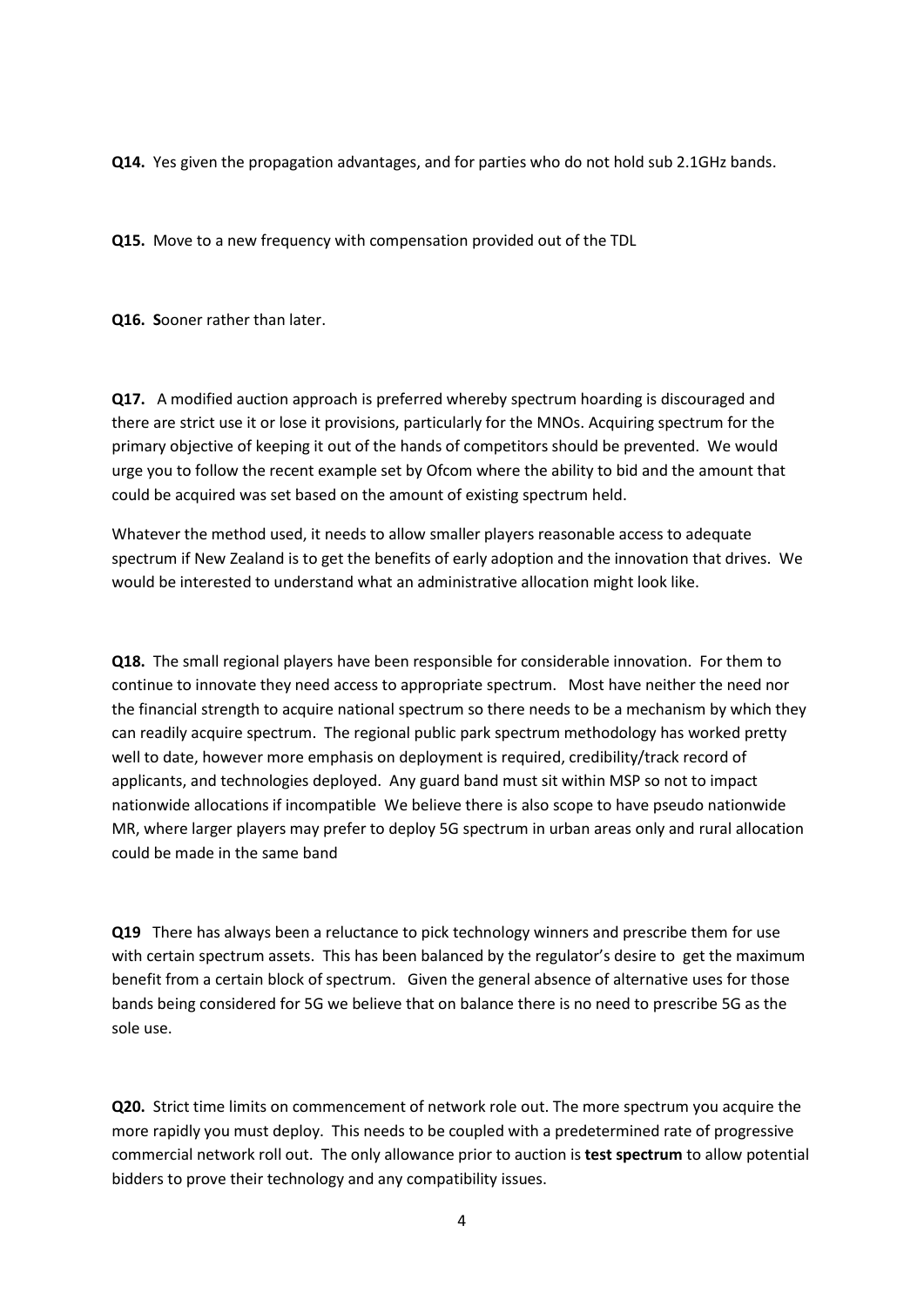**Q21.** A use it or lose it approach is preferred. If you fail to meet your roll out obligations, you forfeit the spectrum. This should particularly apply to holders of large blocks of spectrum. The ability to buy more time by making a payment is appropriate for smaller regional players. The Crown may consider partial deployment acceptable with loss of spectrum in non-deployed regions.

**Q22.** To us it makes sense for the smaller regional providers to be treated differently from large national providers given the relative imbalance in resources between them. The conditions attaching to the spectrum blocks should be more onerous for national providers than for smaller regional players, however all must deploy commercial networks in a pre-agreed time frame.

**Q23.** Acquisition limits should be imposed on 5G bands to prevent one or more large player/s from foreclosing the market to other players. In addition total mobile spectrum holdings need to be taken into consideration such that providers with large existing holdings are constrained as to what they can further acquire and may be prohibited from further acquisition.

**Q24.** Regional providers are by their very nature less of a problem. They are less well-resourced and have less access to capital, and the current model of allowing negotiating/ballot is not unreasonable, so long as all participants will deploy commercial network swiftly, again there should be no extensions and they should be allowed test licences prior. What does need to be considered is the role of speculators in the regional space as they potentially could foreclose this market.

**Q25.** The term for management rights need to balance two elements. It needs to be short enough to provide a strong incentive for a speedy deployment while at the same time allowing sufficient time to provide adequate return on investment. We consider a minimum term of 10 years and a maximum of 15 years to be appropriate. This must be linked to a fair renewal mechanism, the current stance on 3.5 is unreasonable for active spectrum users.

**Q26.** TDD is where the standards are going and the vendors will quickly follow so in order to maximise the available spectrum the 5G bands should be re-planned as TDD. The key driver is large global markets and the Crown must strive to be across this and allocate appropriately. We would expect the industry to define their preferences as bands become available.

**Q27.** Our base position is that it is preferable to have as much spectrum available for allocation as possible. We'd propose 10MHz for below 1 GHz and a minimum of 20 MHz above 1 GHz, and 50 MHz >24 GHz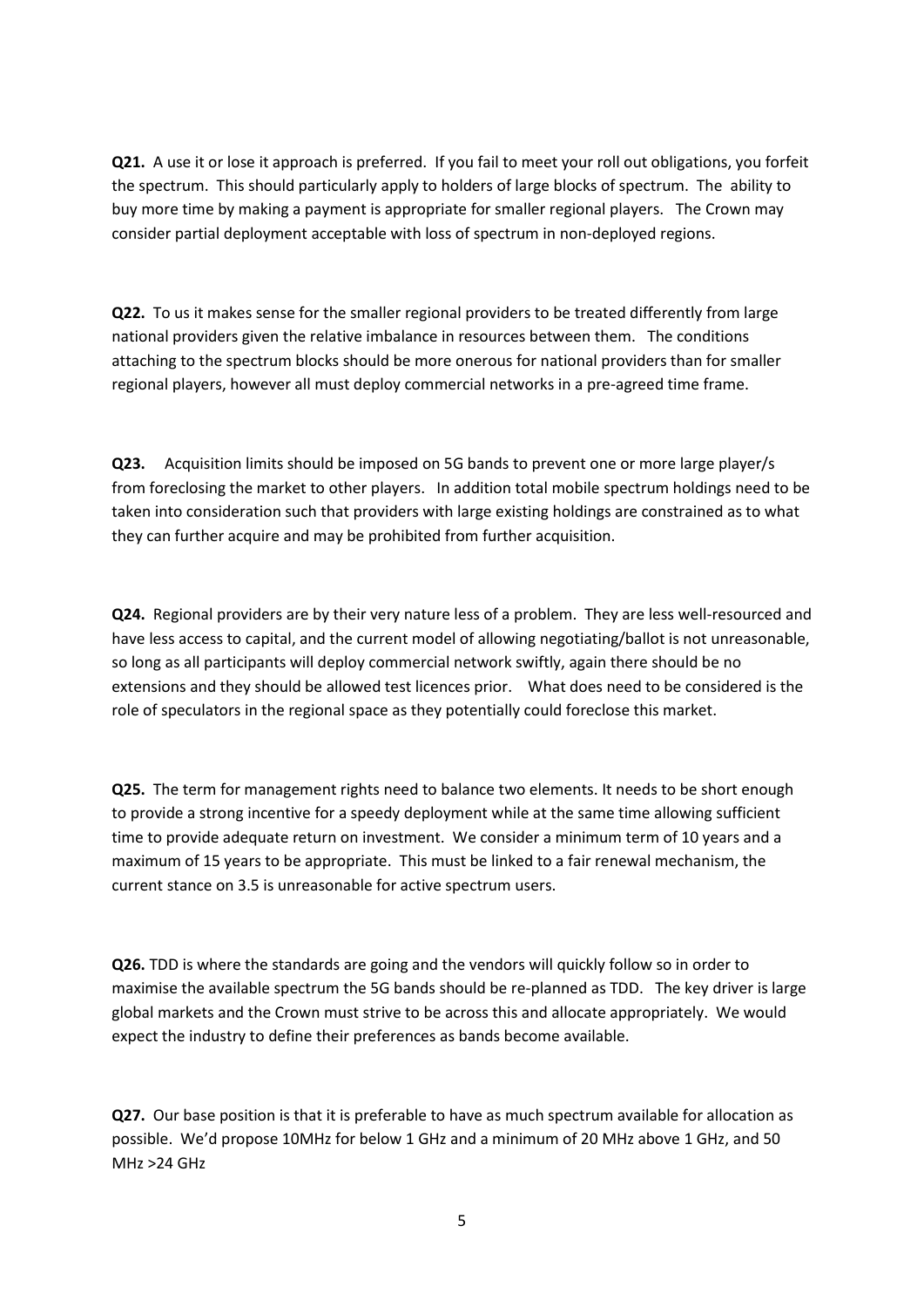**Q28.** Bluereach supports out of band emission limits for 5G being set at the maximum possible transmission bandwidth. This is the most efficient use of spectrum and compatibility issues can be resolved by negotiation.

**Q29.** Bluereach does not believe that out of band emission levels should be different if the band is technology neutral.

**Q30.** Bluereach does not support the use of guard bands due to their spectral inefficiency. Synchronisation is the most efficient if it can be achieved. Restricting transmission power is not favoured, particularly in lower bands.

**Q31.** First in time commercial deployment prevails, in a geographic area, not first licenced, subject to Crown review

**Q32.** Regional providers should be provided for in 3.5 GHz band plan. Regional providers are often the innovators that have provided hard to serve customers with effective broadband connections where the MNOs have failed to do so. The ability to continue to innovate may be stifled if a wholesale migration to a new band is mandated.

**Q33.** Unsure, and this requires more discussion; possibly a combination of measures to allow efficient use of the spectrum

**Q34.** No opinion as we already allow sharing of our spectrum

**Q35.** Given that most of the current standard setting relates to the 3.5 GHz band, most of the equipment vendors are developing in this band and most early available kit will be for this band. To delay the availability of the band will be to delay the availability of 5G in New Zealand. Early access to the band is therefore required.

**Q36.** Renewal of existing licences beginning now gives tenure certainty for current active licence holders. Early termination with compensation would free up the currently unused portion of the bands for auction. Existing licence holders who have yet to commence deployment are likely to be amenable to band width swapping if required.